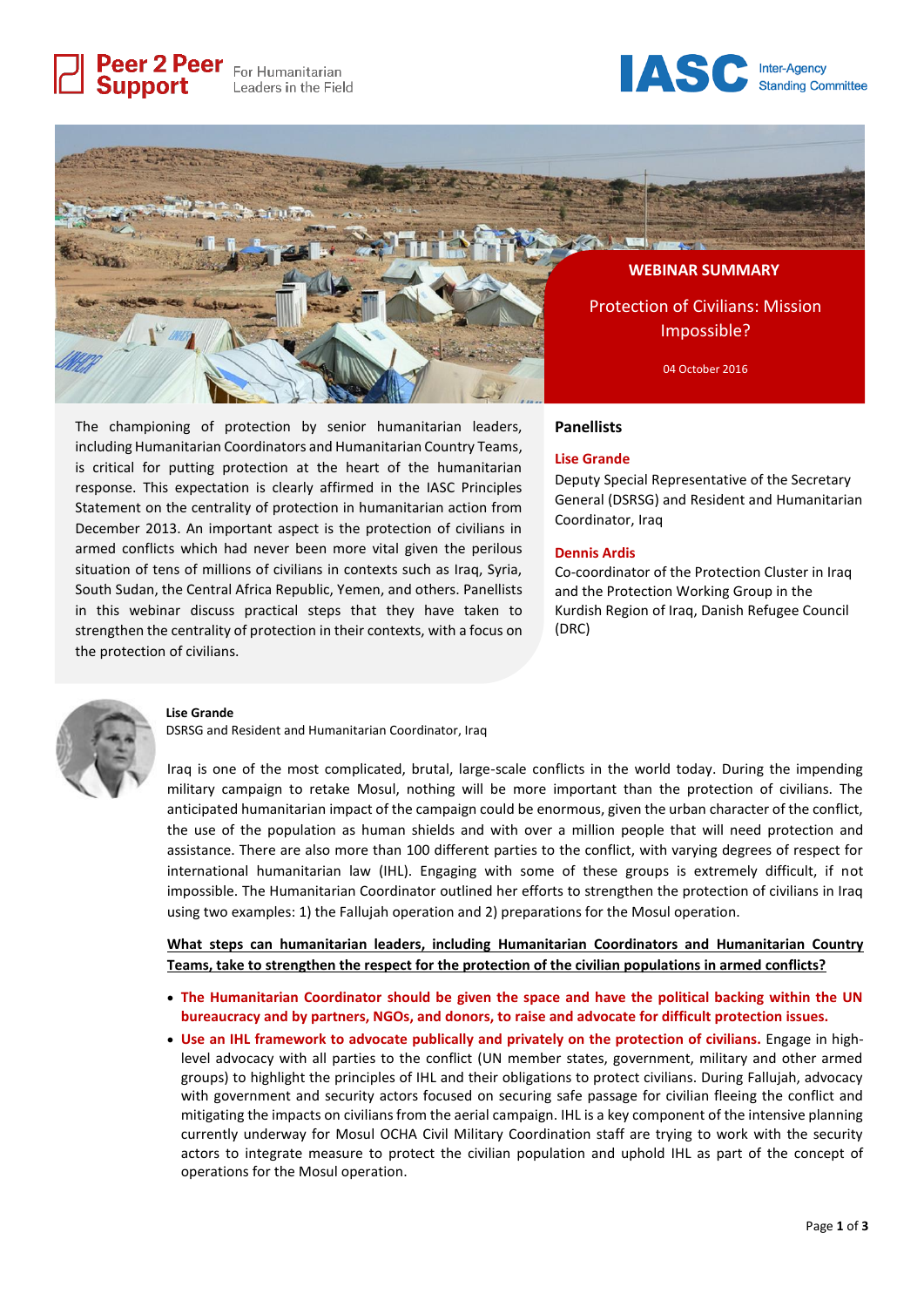- **Use the different capacities of each member within the Humanitarian Country Team to reiterate the obligations of the parties to the conflict under IHL and pass information to vulnerable people**. For example, the Iraq Humanitarian Country Team includes UN member states who are also parties to the conflict or have influence over the security actors. As such, these members' privileged relationship can be used to disseminate messages concerning their obligations to protect civilians. In addition, many non-governmental organisations (NGOs) have extensive communication networks within local communities that can be used to relay life-saving information such as the location of safe escape routes to vulnerable people.
- **When urgent protection problems arise, engage relevant Humanitarian Country Team members to work as a small team to generate a rapid solution**. For example, if there is a specific case where IDPs are threatened to be sent back to dangerous conditions, the Humanitarian Country Team can identify members of the team to develop a position on the problem to guide the operation.

# **How does the Humanitarian Coordinator work with the Humanitarian Country Team to bring centrality of protection at the heart of the response?**

- **Exercise leadership to ensure that protection is at the centre of planning, preparedness, and response**.
- **Have a simple protection strategy/framework** that makes use of the influence and capacities of each Humanitarian Country Team member.
- **Ensure that protection is a standing item on the Humanitarian Country Team agenda, supported by the presentation of the Critical Protection Issues (CPI) Note**. The Note can be prepared by the Protection Cluster Coordinators focused on the most critical protection priorities and include recommended actions for Humanitarian Country Team members.



- **Establish accountability mechanisms**, for example the Iraq IDP call centre and the PSEA network.
- **Putting protection at the forefront of the operations requires funding and capacity**. Humanitarian operations and protection programmes must be well funded and manned with the appropriate number and level of experienced staff.
- **Ensure there is a collective leadership** to push forward a clear and streamlined integration of protection into statements and actions across humanitarian partners, by making use of the draft protection framework.



### **Dennis Ardis**

Co-coordinator of the Protection Cluster in Iraq and the Protection Working Group in the Kurdish Region of Iraq, DRC

In Iraq organisations have faced the dilemma of whether to provide much needed humanitarian aid in centres used to screen fleeting civilians. The provision of assistance is required to adhere to the humanitarian imperative, but by doing so humanitarians risk compromising principles of impartiality, 'do no harm', and respect for fundamental human rights. As a result, the draft 'Taking a Principled Approach: Framework for Defining Humanitarian Engagement when Humanitarian and Protection Concerns Are Present' was developed to facilitate principled humanitarian response across clusters. The framework was developed to provide practical guidance to operational actors who are faced with these difficult dilemmas

## **What is the purpose of the framework?**

- **The framework provides practical guidance to facilitate operations when the most difficult situations**. For example, with Shelter-NFI interventions, it recommends the type of NFIs that should be distributed at a transit centre, given that when people move, they are likely to take the items with them. Similarly, it recommends different thresholds of support across interventions. For example, the provision of life-saving medical assistance in disputed transit sites has a higher priority than education.
- **The framework reinforces the distinct roles and responsibilities of the Protection Cluster, the ICCG, and the Humanitarian Country Team**: I) For the Cluster, it presents a concrete mechanism for translating protection guidance into practice. II) For the ICCG, it provides nuanced, yet concrete guidance for partners – the type of guidance that reflects the operational reality faced in Iraq. III) For the Humanitarian Country Team, It reinforces the role of the Humanitarian Country Team as the primary forum for strategic and policy-level decision-making and recognizes that the nature and scope of the humanitarian response ultimately carries heavy political implications.
- **The framework serves as a tool for encouraging consistency and predictability within the response**, as well as transparency and accountability. It is a tool for facilitating principled humanitarian action in the most difficult situations, and providing clear guidance when compromise is required.